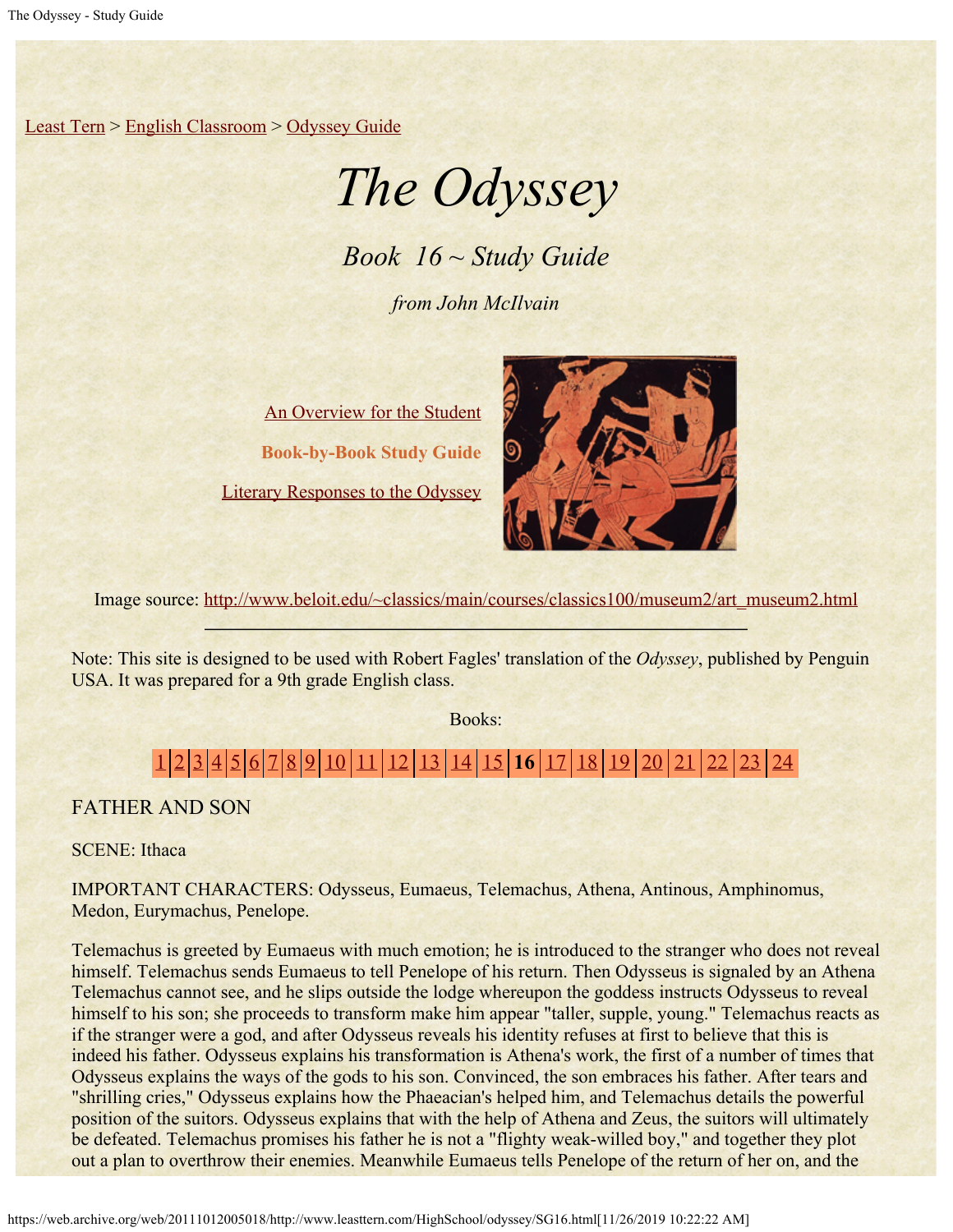suitors spot Telemachus' ship in the harbor. They are dissuaded from following the advice of Antinous to kill Telemachus by Amphinomus. An inspired Penelope, informed of the plot, attacks Antinous upon his return to palace with a mother's fury. Eumaeus returns to his home, his mission filled, and Odysseus transformed back into an ancient beggar.

PAY ATTENTION TO:

- Reunions (first of Eumaeus and Telemachus, then of Telemachus and Odysseus);
- the irony in several situations; Eumaeus' emotions;
- Telemachus' self-control,
- Odysseus' discipline ("or are your brothers at fault?");
- Athena's role;
- Penelope's position and response;
- the importance of loyalty (Eumaeus, Penelope)

## QUESTIONS:

- 1. How does Eumaeus greet Telemachus?
- 2. What errand is Eumaeus sent on?
- 3. Why does Odysseus reveal his identity to Telemachus?
- 4. How does Odysseus' look when he reveals himself to his son?
- 5. How does Telemachus react when Odysseus identifies himself?
- 6. What are the three major points of strategy in the plan which Odysseus tells to Telemachus?
- 7. How does Odysseus' look when he reveals himself to his son?
- 8. What does Antinous try to get the suitors to do?
- 9. Who offers a different perspective?
- 10. How does Penelope learn of what the suitors are thinking?
- 11. How does Penelope react to this information?
- 12. Which of the suitors attempts to reassure her?

## QUOTATIONS TO REMEMBER:

 "You're home, Telemachus, (26) sweet light of my eyes. I never thought I'd see you again . . . under my roof, the rover home at last."

| As he [Telemachus] approached, his father, Odysseus, rose | 49    |
|-----------------------------------------------------------|-------|
| to yield his seat, but the son, on his part               |       |
| waved him back: "Stay where you are, stranger,            |       |
| I know we can find another seat somewhere."               |       |
|                                                           |       |
| "It's hard for a man to win his way against a mob,        | (98)  |
| even a man of iron. They are much too strong."            |       |
| "Friend," the long enduring Odysseus stepped in $-$       |       |
| "surely it's right for me to say a word at this point.    |       |
| My heart, by god, is torn to pieces hearing this,         |       |
| both of you telling how these reckless suitors            |       |
| plot your ruin                                            |       |
|                                                           |       |
| I'd rather die, cut down in my own house                  | (118) |
| than have to look on at their outrage day by day."        |       |
|                                                           |       |
| "Royal son of Laertes, Odysseus, old campaigner,          | (188) |
| now is the time, now tell your son the truth.             |       |